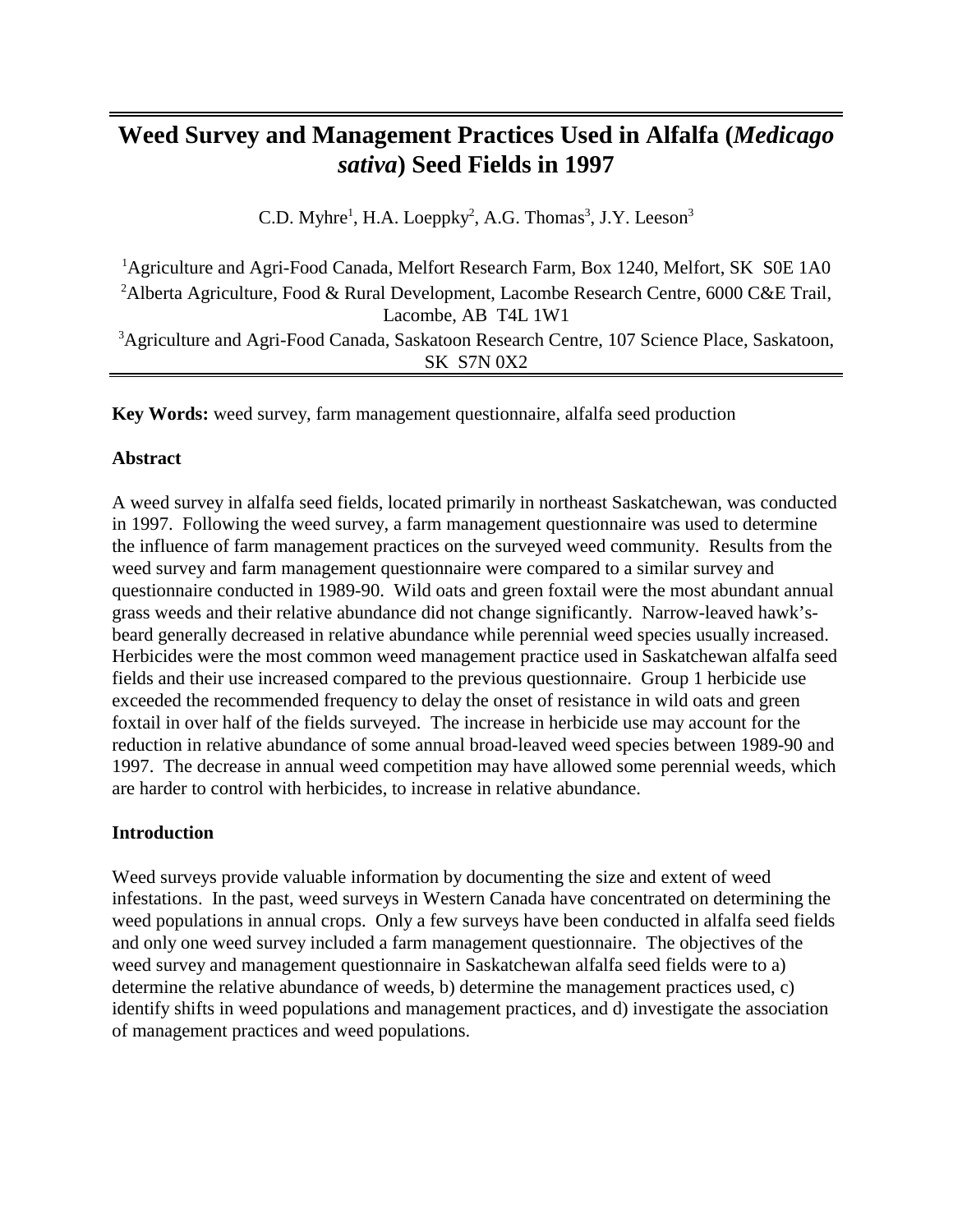#### **Materials and Methods**

The 1997 weed survey was conducted primarily in northeastern Saskatchewan with the exception of some fields near Shell Lake, Parkside, and Prince Albert. Weeds were counted within 20 quadrats along an inverted W-pattern within 120 fields ranging in age from establishment to eight year old stands. Weed counting commenced on August 6, 1997 and was completed on August 28, 1997. Weed count data were processed using several SAS procedures and summarized using relative abundance, which is based on weed frequency, uniformity and density. Following the weed survey, farm management questionnaires were sent to participating producer members. The questionnaire addressed a wide range of topics including field characterization, cropping patterns, seeding practices, tillage, fertility management, herbicide use, weed control practices, yield and troublesome weeds. Eighty-nine questionnaires were returned. Only the questions regarding weed control practices and herbicide use are summarized in this paper. Data from the weed survey and the management questionnaire were compared to a previous survey and questionnaire conducted between 1989-90 (Malik et al. 1991; Thomas pers. comm.). The 1989-90 survey included 42 alfalfa seed production fields located in northeast Saskatchewan.

#### **Results and Discussion**

**Weed survey.** As a group, perennial weeds were the most abundant weeds observed in both surveys (Fig. 1 and 2). Most of the perennial weed species increased in 1997 compared to the 1989-90 survey. The four following perennial weeds had the highest relative abundance values in 1997: dandelion, quack grass, perennial sow-thistle, and Canada thistle. Dandelion and Canada thistle had the largest increase in relative abundance. Comparing results from the 1989- 90 survey with 1997 results indicates that some facultative winter annual broad-leaved weeds, such as narrow-leaved hawk's-beard, common peppergrass, American dragonhead, bluebur and flixweed, decreased in relative abundance while Canada fleabane and shepherd's-purse increased. The summer annuals wild buckwheat and lamb's-quarters have increased. Wild oats and green foxtail were the two most abundant annual grass weeds observed in both surveys. The relative abundance of these two weeds did not change significantly.

**Farm management questionnaire.** Herbicides were the most common weed control practice used on the surveyed fields (Table 1). The most common alternative weed control practices used was clean machinery. Roguing, mowing, and chaff collection or burning were used on about 20% of the fields. The use of herbicides in alfalfa increased in 1997 compared to 1989-90 (Table 2). Most of the increase in herbicide use was due to the increase in the use of Group 1 and 2 products. In 1989-90, 24% of the fields were treated with a Group 1 or 2 product compared to 71% in 1997. Assure (quizalofop-p-ethyl) and Pursuit (imazethapyr) were the most used products in these groups. Overall, Group 4 usage decreased and there was a switch from MCPA to 2,4-DB products. Velpar (hexazinone) was the most frequently used Group 5 product in 1997. Group 1 herbicides were used more than once in three years in 59% of the fields surveyed (Table 3). This usage exceeded the recommended frequency of more than once in three years to delay the onset of resistance in wild oats and green foxtail (Beckie et al. 1998).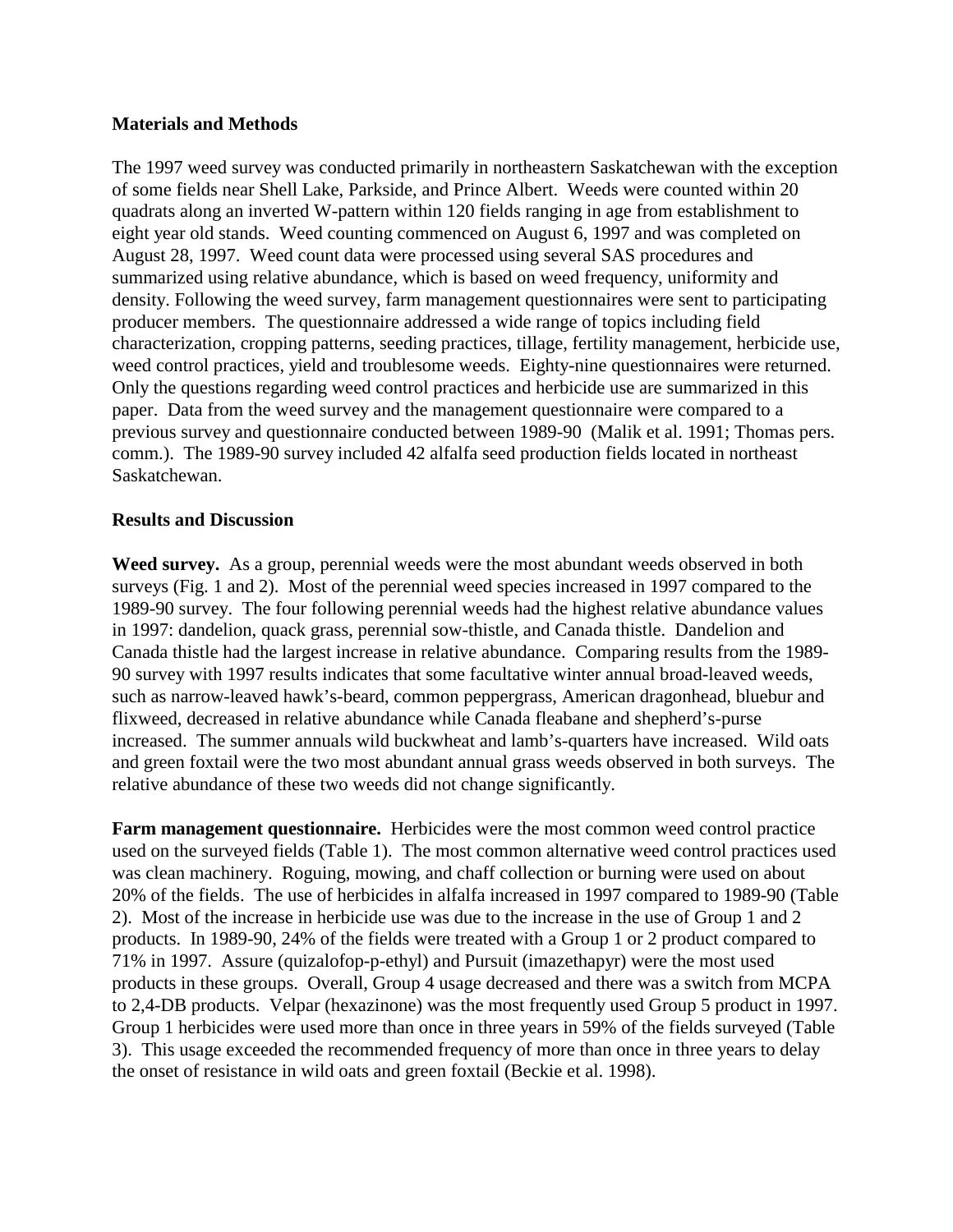The increase in herbicide use could explain why the relative abundance of some annual broadleaf weed species declined since the last weed survey. The reduction in annual broad-leaf weed competition may partially explain why perennial weeds, which are harder to control with herbicides, increased in relative abundance.

#### **Acknowledgements**

Special thanks to the Saskatchewan alfalfa seed producer association members who participated in the weed survey and farm management questionnaire. Funding was provided by the Agri-Food Innovation Fund.

#### **References**

- Beckie, H.J., A. Légère, and A.G. Thomas. 1998. A decade of herbicide-resistant weeds in western Canada. Pages 3 to 7 in D.W. Goerzen ed. 16<sup>th</sup> Annual Canadian Alfalfa Seed Conference Proceedings.
- Malik, N., G. Bowes and J. Waddington. 1991. Weed management strategies in alfalfa grown for seed. Saskatchewan Agriculture Development Fund Project #V86050017. Agriculture Canada, Melfort, SK. 136 pp.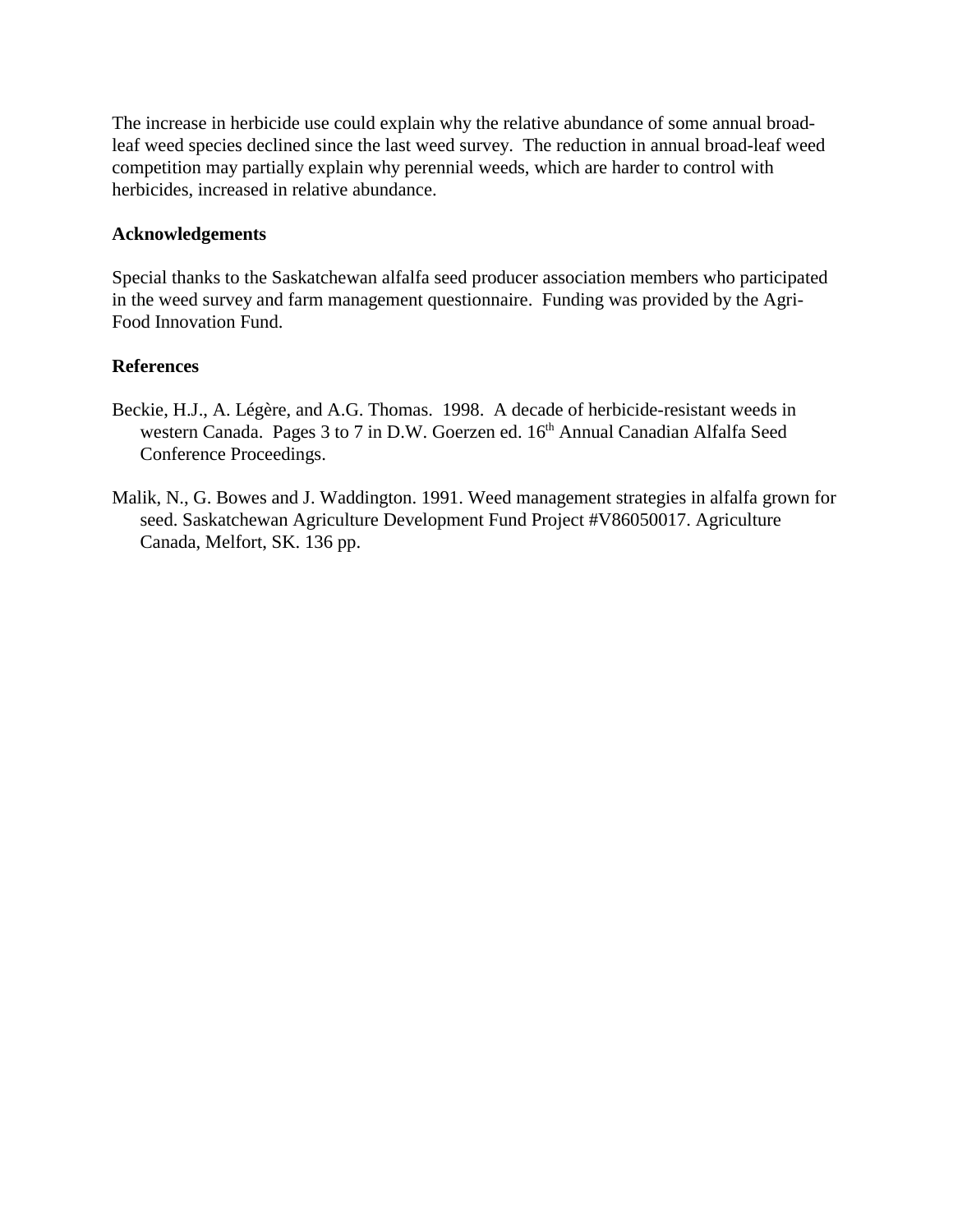

Figure 1. Relative abundance (based on frequency, uniformity and density) of top twenty weeds in alfalfa fields surveyed in 1997.



**Figure 2.** Relative abundance (based on frequency, uniformity and density) of top twenty weeds in alfalfa fields surveyed in 1989-90.